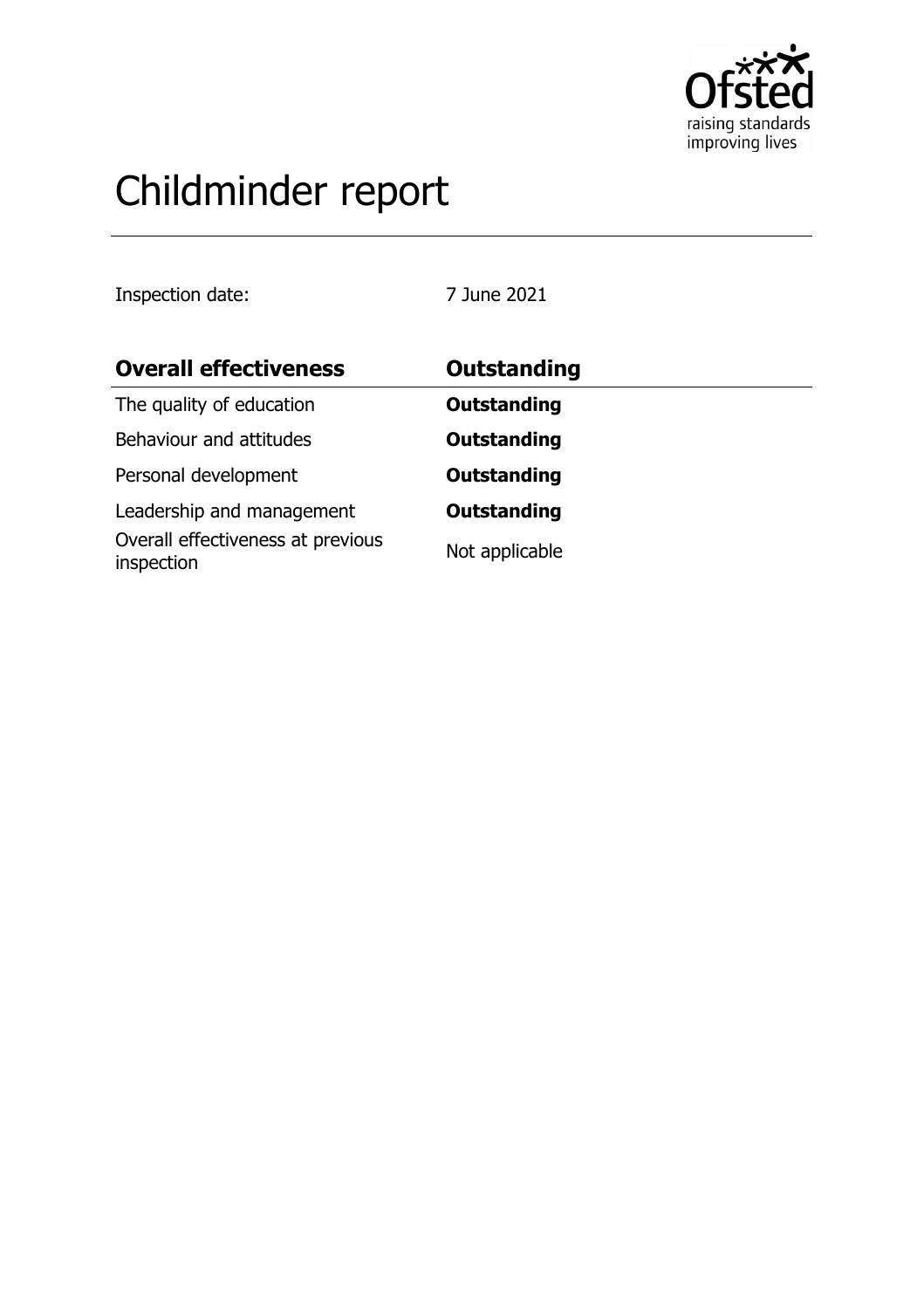

# **What is it like to attend this early years setting?**

### **The provision is outstanding**

Children receive an excellent education from a highly enthusiastic, dedicated and experienced childminder who puts them at the very heart of everything he does. Children enjoy rich opportunities to explore with natural materials and learn about sustainability and eco-friendly routines.

Children demonstrate impeccable behaviour at all times. They share toys and resources exceptionally well, and play harmoniously together. The childminder is extremely attentive to children's individual needs, and embraces and respects their individuality and uniqueness. All children demonstrate excellent attitudes to learning and are highly motivated and challenged to learn.

Children access a rich and varied selection of efficiently organised activities across all areas of the early years curriculum. For instance, the childminder shares his talents and creativity with the children and they engage in design technology and woodwork. Together they have built an exciting tank structure where the children become fully immersed in rich role play and exploration.

Children are exceedingly happy and confident with the childminder. They show a tremendously strong sense of belonging as they settle quickly, due to the childminder's superb settling-in procedures. These help to address children's individual needs, likes and dislikes quickly. Children feel extremely safe and have formed wonderful attachments with the childminder.

## **What does the early years setting do well and what does it need to do better?**

- $\blacksquare$  The childminder is inspirational and highly motivated. He is committed to highquality childcare and works exceptionally hard to ensure this is provided. For instance, he provided children and their families with ongoing support, home activities, recorded stories and regular updates during the COVID-19 (coronavirus) pandemic. These were provided in an enjoyable and unique way to support children's understanding and reassure them during uncertain times.
- Activities are meticulously planned to take account of every child's interests, skills and abilities. Innovative teaching means that every child is fully challenged and engaged within all activities. The childminder is highly skilled in identifying learning opportunities to help build on children's early mathematical skills. He enthusiastically encourages children to practise counting, identify numbers and solve mathematical problems as part of their daily routines or within activities. For example, young children begin to understand the concept of ordering objects according to number. The childminder is highly effective in supporting children to think critically and find their own solutions.
- $\blacksquare$  The childminder empowers children to develop their self-esteem and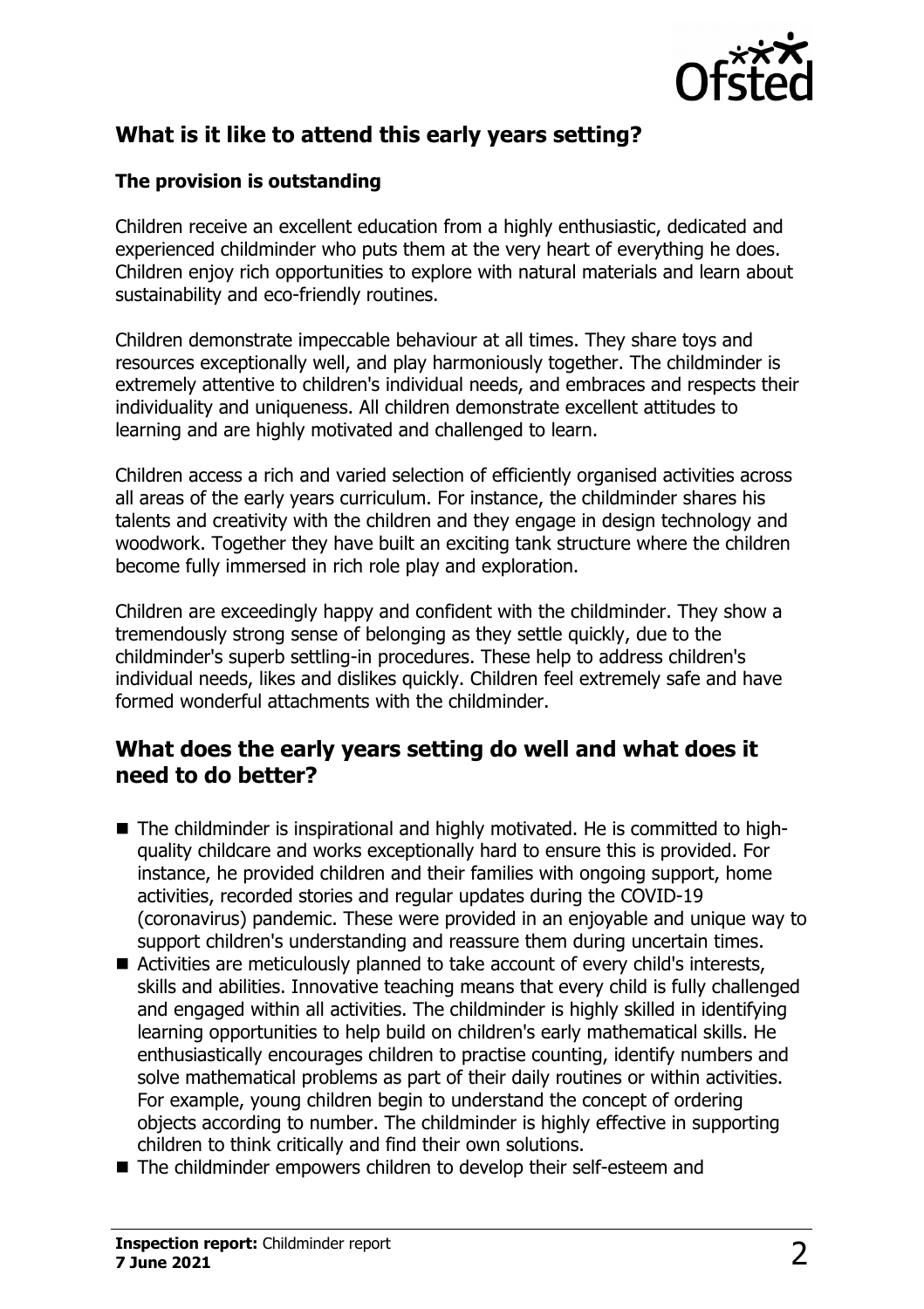

independence exceptionally well. He continuously encourages children to try things out for themselves and enthusiastically celebrates with them when they are successful. The childminder efficiently supports children to help each other with tasks, such as peeling fruit and washing their own snack things. Children are eager to take part in daily 'mindfulness' sessions. These help them to gain an excellent sense of themselves and awareness of their bodies and emotions.

- $\blacksquare$  Partnerships with parents are exemplary. Parents speak highly of the care their children receive and the wealth of activities their children access. Successful information-sharing helps to ensure that parents are fully informed about the progress their children make. Parents report on how quickly their children settled and how children's individual needs are exceptionally well supported.
- $\blacksquare$  Children build exceptional literacy skills and a deep appreciation of books. The childminder provides cosy areas where they frequently share an abundance of stories. He is an enthusiastic and exciting storyteller who proficiently uses props to enhance children's engagement and extend on their learning. For instance, children are encouraged to create an obstacle course that reflects the action words in their story. The childminder models new words and language efficiently to broaden children's vocabulary.
- Children have an excellent understanding of assessing risks and benefit from exciting physical challenges. For instance, they construct their obstacle course with care and consideration for each other's safety, and adjust the supports to make the hurdle more sturdy. Furthermore, the childminder encourages parents to extend their children's learning at home based on what they have enjoyed throughout the session.
- $\blacksquare$  The childminder has an excellent understanding of his role and responsibilities. He is highly encouraging of his co-childminder's skills and how she updates her knowledge of her role. Each childminder has a clear understanding of their individual, unique strengths. They provide amazing early years education and care, achieved through purposeful evaluation and impeccable partnership working.
- $\blacksquare$  The childminder is committed and passionate about continuously improving the setting. He ensures that his professional development is ongoing and drives forward improvements to the already outstanding practice. For example, new ways to fully engage all parents in their children's learning have been highly successful.

# **Safeguarding**

The arrangements for safeguarding are effective.

The childminder gives children's safety and welfare top priority. He continually refreshes his understanding through further training and research and has a thorough knowledge of how to protect children. This helps to keep his knowledge of wider safeguarding issues updated. The childminder confidently identifies possible indicators of abuse. He knows precisely what to do should he have any concerns about a child's welfare. The childminder supervises children at all times and ensures the environment is safe and secure. He fully understands how to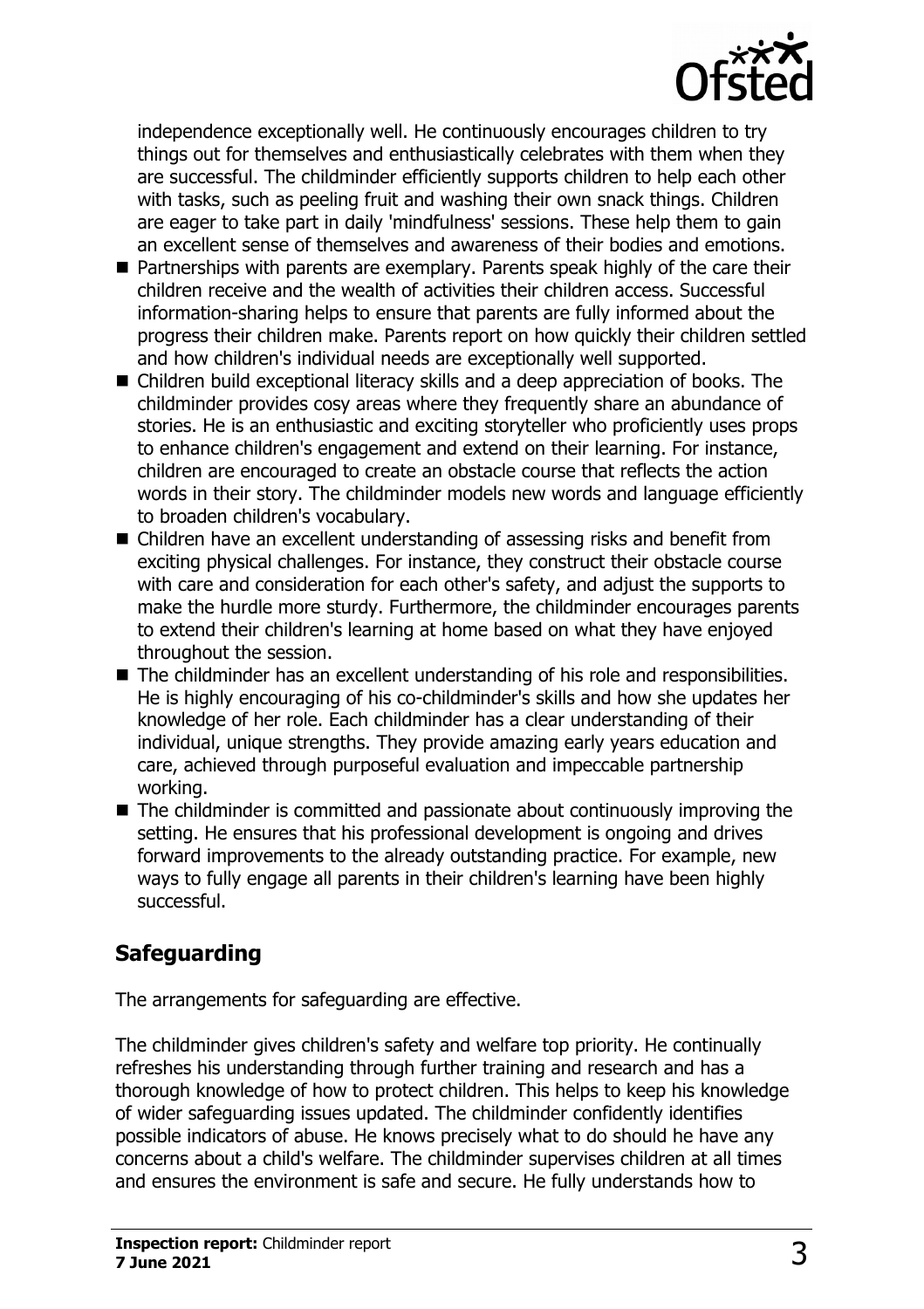

recognise the signs that a child's welfare may be at risk, including from neglect and extremist views.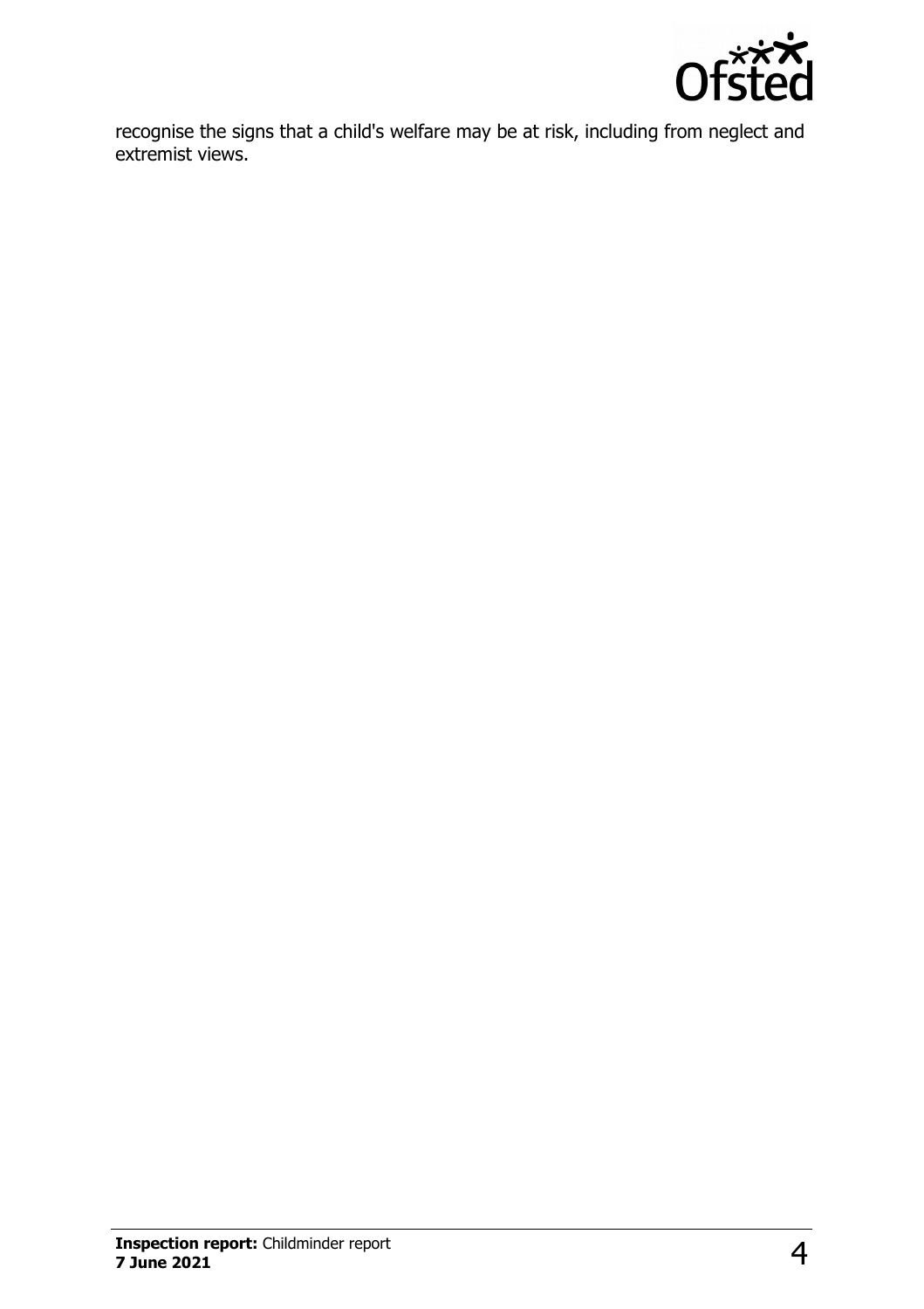

| <b>Setting details</b>                         |                                                                                      |
|------------------------------------------------|--------------------------------------------------------------------------------------|
| Unique reference number                        | EY557449                                                                             |
| <b>Local authority</b>                         | Kent                                                                                 |
| <b>Inspection number</b>                       | 10190141                                                                             |
| <b>Type of provision</b>                       | Childminder                                                                          |
| <b>Registers</b>                               | Early Years Register, Compulsory Childcare<br>Register, Voluntary Childcare Register |
| Day care type                                  | Childminder                                                                          |
| Age range of children at time of<br>inspection | $1$ to $5$                                                                           |
| <b>Total number of places</b>                  | 6                                                                                    |
| Number of children on roll                     | 9                                                                                    |
| Date of previous inspection                    | Not applicable                                                                       |

# **Information about this early years setting**

The childminder registered in 2018 and lives in Whitstable, Kent. He operates on Monday, Tuesday and Thursday between 8am to 6pm, for most of the year. He works with a co-childminder each day. The childminder receives government funding for three- and four-year-old children.

## **Information about this inspection**

#### **Inspector**

Kimberley Luckham

#### **Inspection activities**

- $\blacksquare$  This was the first routine inspection the provider received since the COVID-19 pandemic began. The inspector discussed the impact of the pandemic with the provider and has taken that into account in their evaluation of the setting.
- $\blacksquare$  The inspector viewed the learning environment with the childminder and discussed the organisation of the early years curriculum.
- $\blacksquare$  The inspector observed the quality of education and the impact this has on children's learning and development.
- $\blacksquare$  The inspector viewed a range of documentation, including evidence of suitability checks.
- $\blacksquare$  The inspector took account of parents' written views provided for the inspection.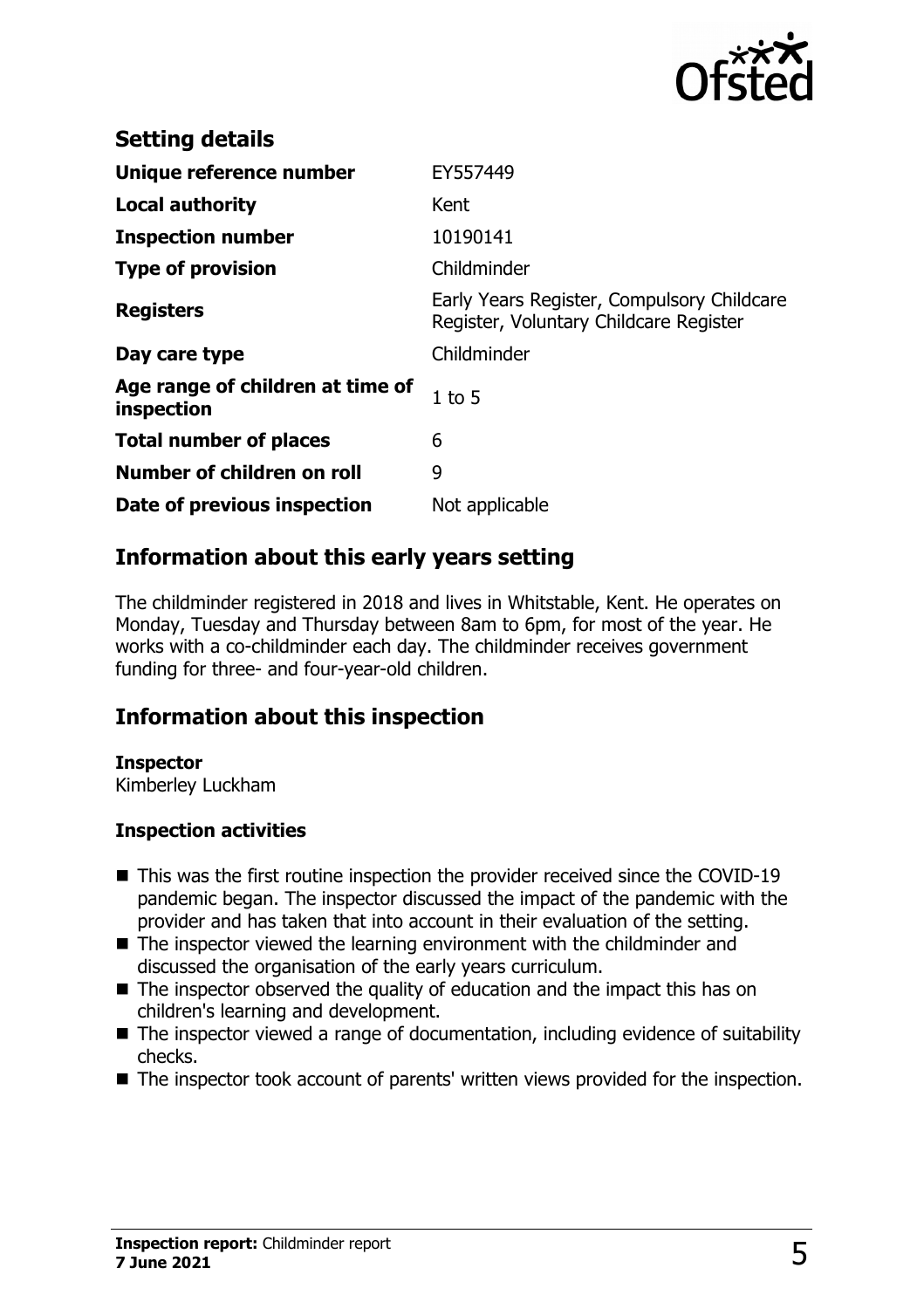

We carried out this inspection under sections 49 and 50 of the Childcare Act 2006 on the quality and standards of provision that is registered on the Early Years Register. The registered person must ensure that this provision complies with the statutory framework for children's learning, development and care, known as the early years foundation stage.

If you are not happy with the inspection or the report, you can [complain to Ofsted.](http://www.gov.uk/complain-ofsted-report)